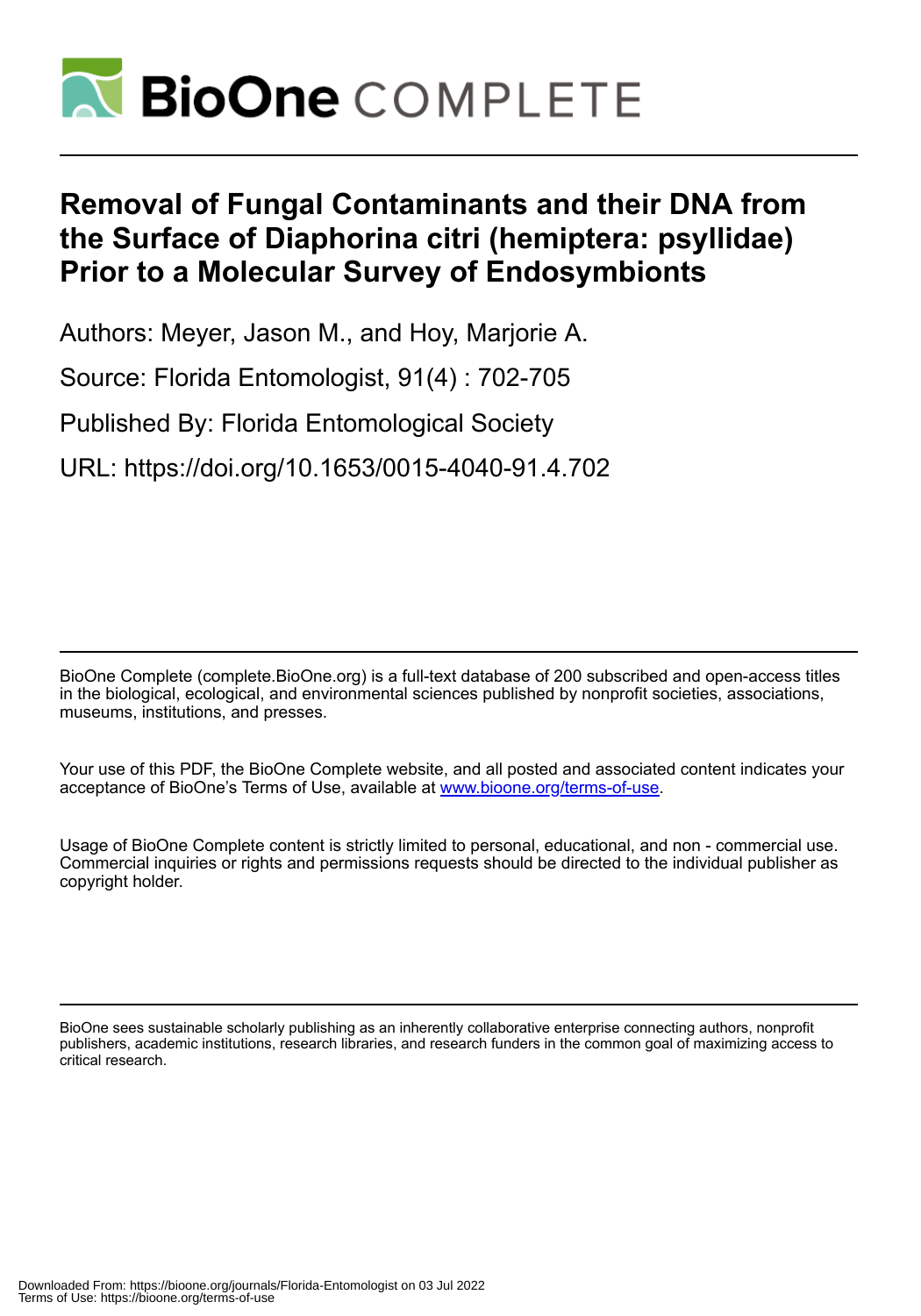## REMOVAL OF FUNGAL CONTAMINANTS AND THEIR DNA FROM THE SURFACE OF *DIAPHORINA CITRI* (HEMIPTERA: PSYLLIDAE) PRIOR TO A MOLECULAR SURVEY OF ENDOSYMBIONTS

JASON M. MEYER<sup>1,2</sup> AND MARJORIE A. HOY<sup>1</sup>

1 University of Florida, Department of Entomology and Nematology, Institute of Food and Agricultural Sciences, Building 970, P.O. Box 110620, Gainesville, FL, USA, 32611-0620

Current address: 2Purdue University, Department of Entomology, 901 W. State St., West Lafayette, IN, 47907

e-mail: meyerjm@purdue.edu and mahoy@ifas.ufl.edu

Key Words: *Cladosporium, Diaphorina citri*, endosymbiont, microbial diversity, PCR, *Penicillium*, surface sterilization, symbiosis

Endosymbionts play diverse roles in arthropod biology (Dale & Moran 2006), and molecular surveys to detect arthropod-associated microbes have bypassed the necessity of culturing them *in vitro* for identification (Darby & Welburn 2006). To date, no consistent method has been developed to eliminate microbial DNA from the external surfaces of arthropods prior to conducting molecular surveys of endosymbionts. This is problematic because resolving the relationships between a host and its endosymbionts can be complicated by polymerase chain reaction (PCR) amplification of DNA from contaminating external microbes (Thornhill et al. 2008). A variety of techniques that may kill microbes on arthropod surfaces have been reported, including washing with acetone (Fukatsu & Nikoh 1998), ethanol (Davidson et al. 1994; Van Borm et al. 2002), bleach (Davidson et al. 1994), formaldehyde (Duperchy & Zimmermann 2003), exposure to ultraviolet light (Van Borm et al. 2002), radiation **(**Duperchy & Zimmermann 2003) and antibiotic treatment (Duperchy & Zimmermann 2003). However, the effectiveness of these methods for eliminating DNA from external microbes so that it is not amplified in subsequent PCRs has not been evaluated.

DNA from contaminating external fungi should be eliminated, if possible, prior to determining if there are endosymbiotic fungi associated with a laboratory colony of the Asian citrus psyllid *Diaphorina citri* Kuwayama (Hemiptera: Psyllidae). Examples of fungal endosymbionts have been reported in association with other hemipteran insects, including aphids and planthoppers (Noda et al. 1994; Fukatsu & Ishikawa 1995; Hongoh & Ishikawa 2000). A laboratory colony of *D. citri* (Skelley & Hoy 2004) was used to evaluate a variety of solutions (Table 1) for their ability to kill surface-inhabiting fungi and to eliminate their DNA so that they could not be detected using a high-fidelity PCR protocol. Adult *D. citri* in this colony support an abundance of external fungal growth, primarily on the ventral portion of their abdomens. This is due to being reared

in high densities at a high relative humidity, which facilitates an accumulation of excreted honeydew that supports fungal growth (Fig. 1A).

Surface decontamination was conducted in a Plexiglass® hood that was first washed with 70% EtOH, then with bleach (6% sodium hypochlorite), and DNA Away (Molecular BioProducts, San Diego, CA). The protocol involved: (i) placing individual live insects into sterile 15-mL centrifuge tubes containing 5 mL of the decontamination solution and vortexing vigorously for 1 min; (ii) the solution was discarded, leaving the insects in the tube; (iii) insects were rinsed 3 X with 10 mL of sterile water, which was discarded after each rinse; (iv) insects were transferred to a sterile 1.5 mL centrifuge tube with a sterile pipette tip wetted with DNA extraction buffer prior to DNA extraction (Jeyaprakash & Hoy 2000). The efficacy of the surface decontamination treatments was determined with both culturing and molecular methods. Four replicates of 3 adult *D. citri* were treated with each decontamination solution and 2 replicates each were used in the following culturing and molecular experiments, respectively.

In the culturing experiments, adult *D. citri* treated with each decontamination solution were gently rolled on nutrient agar (NA) plates in a "Z" pattern with a sterile pipette tip and held in a growth chamber at 25°C with a 16L:8D photoperiod to determine if fungal growth occurred. No fungal growth was observed on the NA plates following treatment of *D. citri* with bleach alone or bleach + Tween 20; all other treatments failed to consistently kill the external fungi. Treatment with Tween 20 alone did not inhibit fungal growth on NA plates, indicating that bleach alone was sufficient to kill the external fungi. Following bleach treatment, scanning electron microscopy (SEM) revealed a reduction of fungi on the ovipositor of adult females of *D. citri* compared to untreated females (Fig. 1A-B).

The external-inhabiting fungi of water-treated (control) *D. citri* were cultured on NA plates for 7 d and identified following high-fidelity PCR amplification (Barnes 1994; Jeyaprakash & Hoy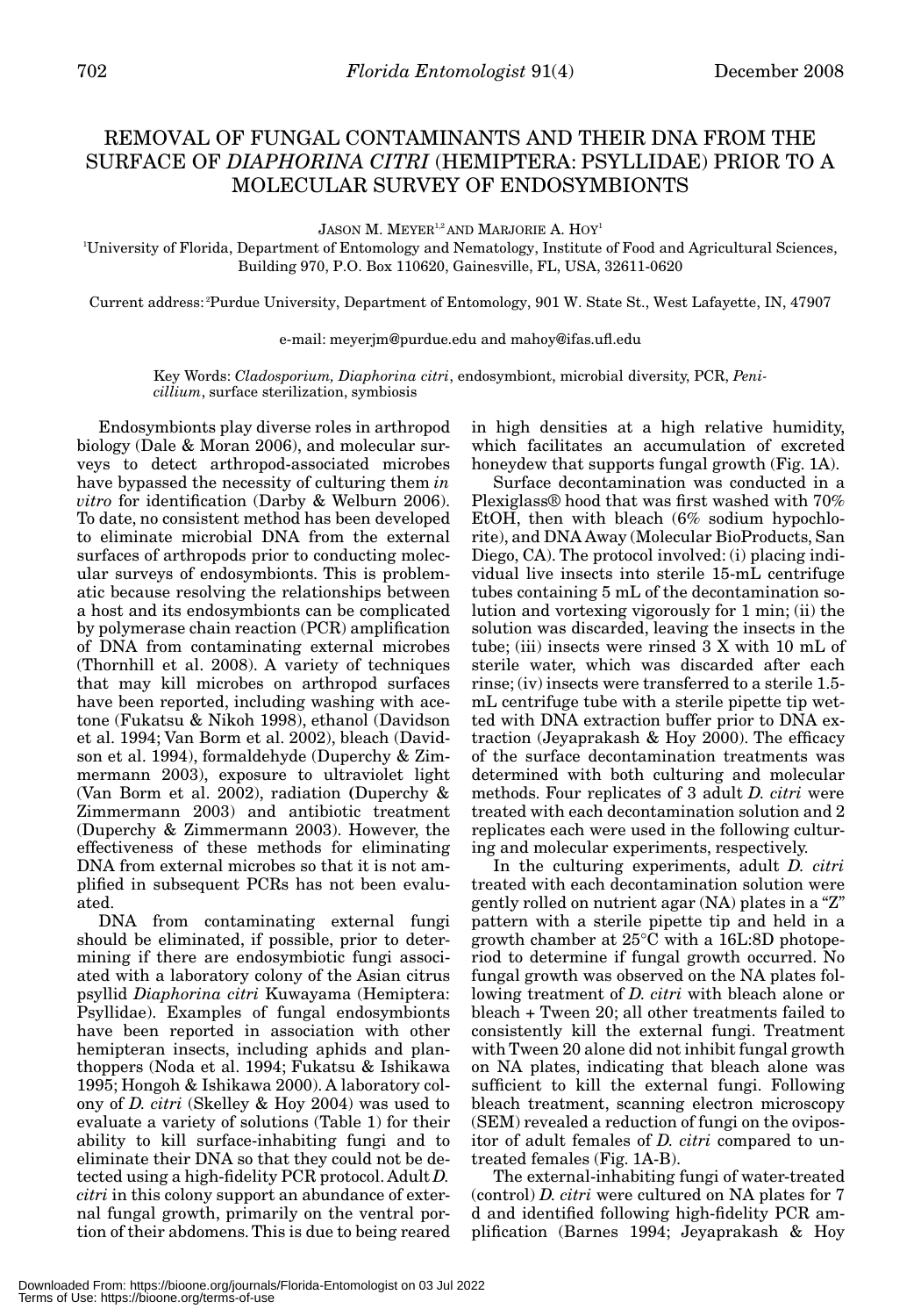TABLE 1. TWO METHODS WERE USED TO EVALUATE IF SURFACE DECONTAMINATION SOLUTIONS KILLED EXTERNAL FUNGI AND ELIMINATED THEIR DNA FROM A LABORATORY COLONY OF ADULT *D. CITRI*. FOLLOWING TREAT-MENT WITH EACH DECONTAMINATION SOLUTION, ADULT *D. CITRI* WERE USED TO INOCULATE NUTRIENT AGAR (NA) PLATES THAT WERE MONITORED FOR FUNGAL GROWTH. A HIGH-FIDELITY PCR PROTOCOL WAS USED TO AMPLIFY THE FUNGAL 28S RRNA GENE (LARGE RIBOSOMAL SUBUNIT: LSU) WITH TEMPLATE DNA EX-TRACTED FROM TREATED ADULT *D. CITRI*.

| Decontamination Solution                           | Fungi <sup>1</sup> |                 |
|----------------------------------------------------|--------------------|-----------------|
|                                                    | Growth on NA       | <b>PCR: LSU</b> |
| Acetone $(>99\%)$                                  | +                  | +               |
| Acetone + Tween $20(0.1\%)$                        |                    |                 |
| Bleach (6% sodium hypochlorite)                    |                    |                 |
| Bleach + Tween 20                                  |                    |                 |
| DNA Away (Molecular BioProducts, San Diego, CA)    |                    |                 |
| DNA Away + Tween 20                                | ٠                  | ٠               |
| DNA lysis buffer (Gentra Systems, Minneapolis, MN) |                    |                 |
| DNA lysis buffer + Tween 20                        |                    |                 |
| Ethanol $(100\%)$                                  |                    |                 |
| Ethanol + Tween 20                                 |                    |                 |
| Tween 20                                           |                    |                 |
| Water (control)                                    |                    |                 |

1 Fungi: Two different fungi were identified on the surface of adult *D. citri* based on their 28S rRNA gene sequences (*Penicillium* sp. and *Cladosporium* sp.).

2000) of the fungal 28S rRNA gene (large ribosomal subunit: LSU) with primers LS1 and LR5 (Hausner at al. 1993; Rehner & Samuels 1995). PCR products were cloned, analyzed with a restriction fragment length polymorphism (RFLP) technique, and sequenced according to Jeyaprakash et al. (2003). After *Rsa*I digest, 2 unique banding patterns were detected among the 10 clones selected, and clones representing each unique RFLP were sequenced. The first sequence was 856 bp (Genbank Accession EU500238) and produced significant BLAST alignments to the LSU gene of multiple Ascomycete species in the genus *Penicillium***.** Fungi in this genus are associated with citrus and can cause citrus green mold, a damaging post-harvest disease (Smilanick et al. 2006). The second sequence was 857 bp (Genbank accession EU500239) and was 100% identical (857/857 bp) to a homologous region of the LSU gene of the Ascomycete *Cladosporium cladosporioides* (Gen-Bank accession DQ008145), the causal organism of *Cercospora* leaf spot in olives. Previously, a *Cladosporium* species was reported as a pathogen of *D. citri* during periods of high relative humidity (Aubert 1987). These fungi are likely only external contaminants and are not fungal endosymbionts of *D. citri*.

In the molecular experiments, DNA was extracted from treated insects and used in the PCR to determine if surface decontamination eliminated the external fungal DNA. No PCR amplification products were obtained for the LSU with DNA isolated from *D. citri* treated with bleach or bleach + Tween 20, indicating that bleach treatment eliminated or damaged the fungal DNA sufficiently so it was not amplified. This also showed that there are no obligate fungal endosymbionts associated with a laboratory colony of *D. citri* or, if so, the titer of the fungal DNA was below the sensitivity of the high-fidelity PCR protocol used here. PCR products were obtained for the fungal LSU using template DNA isolated from *D. citri* treated with all of the other decontamination solutions tested, demonstrating that these treatments were insufficient to eliminate the DNA from these external fungi.

DNA was isolated from adults and soft-bodied nymphs of *D. citri*, which each host a suite of previously described eubacterial endosymbionts (Subandiyah et al. 2000; Meyer et al. 2007), to determine if external exposure to bleach interfered with PCR amplification of host genomic or endosymbiont DNA. Bleach treatment was conducted on adults of the thelytokous *D. citri* parasitoid *Diaphorencyrtus aligarhensis* (Shafee, Alam and Agarwal) (Hymenoptera: Encyrtidae), which hosts the endosymbiotic bacterium *Wolbachia* (Jeyaprakash & Hoy 2000; Meyer & Hoy 2007), and tested similarly. For the host genomic DNA analyses, 2 replicates of 3 of these insects each were treated with bleach or water (control) and used for DNA extraction and PCR detection of the single-copy nuclear *actin* gene (Hoy et al. 2000). For the bacterial endosymbiont DNA analyses, the 16S rRNA gene of the primary endosymbiont (Subandiyah et al. 2000) and the *Wolbachia wspA* gene (Braig et al. 1998) were amplified from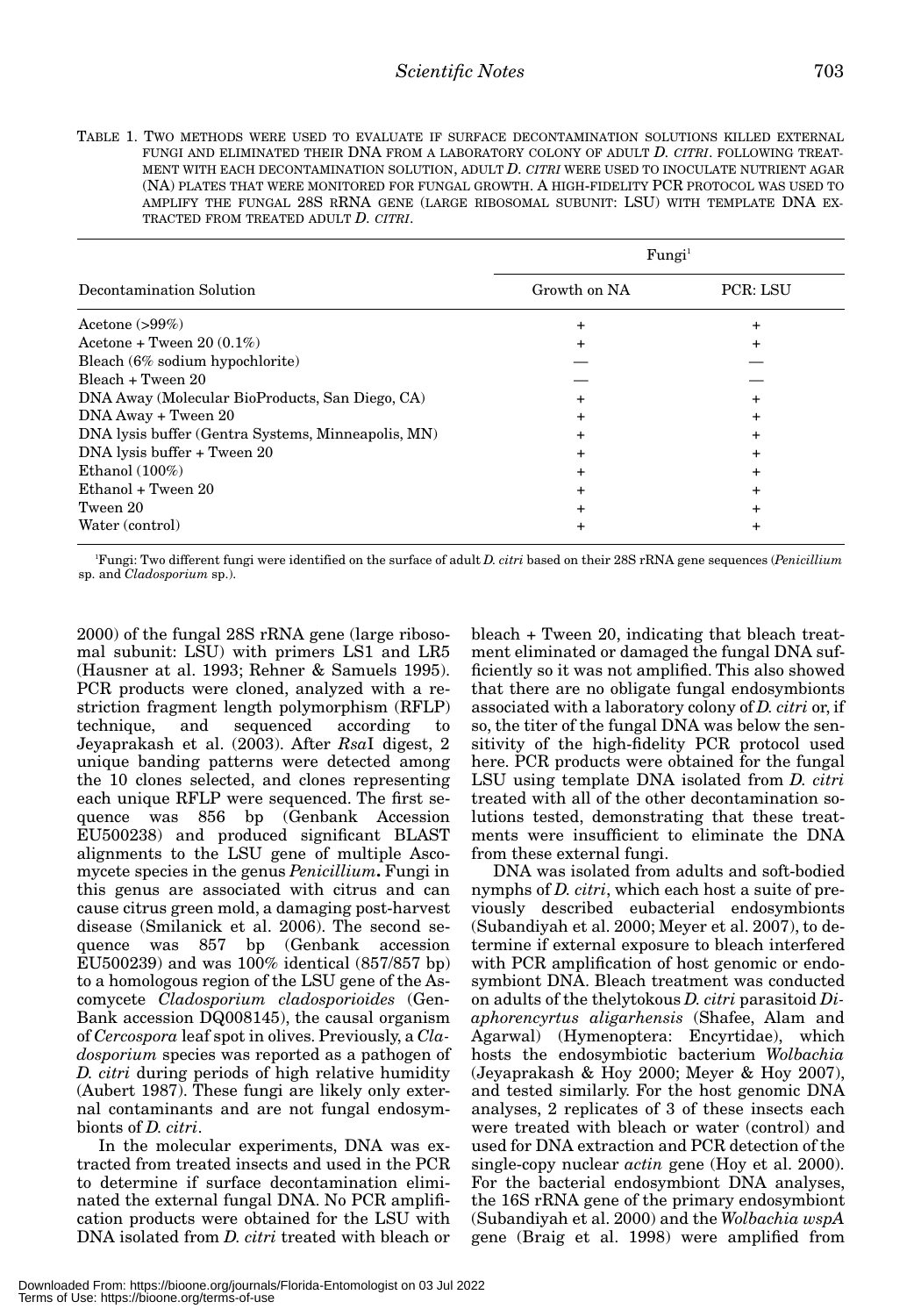B

Fig. 1. SEM of the ovipositor of an adult female *D. citri* from the laboratory colony. (A) untreated female, showing abundant fungal growth; (B) bleach-treated female, showing removal of most of the fungal growth. Scale: (A)  $0.1 \mu m$ ; (B)  $0.2 \mu m$ .

adults and nymphs of *D. citri* and adult *D. aligarhensis*, respectively. In summary, for each replicate, bleach treatment did not interfere with PCR amplification of either host genomic or endosymbiont DNA from adults or nymphs of *D. citri* or adult *D. aligarhensis*. Both the host genomic and endosymbiont DNA was PCR amplified in the control experiments (water treatment) for these insects, as expected.

Together, these experiments demonstrated that the surface decontamination protocol with bleach treatment reduced the amount of fungal cells from the external surfaces of *D. citri* and reduced the titer and/or quality of external fungal DNA so that it was not amplified in a high-fidelity PCR, despite the fact that this PCR protocol typically can detect as few as 100 copies of target DNA 100% of the time (Jeyaprakash & Hoy 2000). Following bleach treatment, no fungal endosymbionts were identified in the molecular survey of our laboratory colony of *D. citri*. Also, bleach treat-

ment did not prohibit PCR amplification of host genomic or eubacterial endosymbiont DNA from *D. citri* or its parasitoid. This was consistent with the findings of Linville and Wells (2002), where bleach treatment of maggots reduced the amount of external contaminating DNA and did not interfere with subsequent mitochondrial DNA analysis of food consumed by the insect. Surface decontamination with bleach may be useful to reduce false positives caused by contaminating external-inhabiting microbes in future molecular surveys of endosymbionts in arthropods or other organisms. Further research is needed to determine if bleach treatment is effective in removing DNA from other microbial taxa that inhabit the external surfaces of arthropods, such as Eubacteria.

#### **SUMMARY**

Bleach treatment reduced the quantity of intact DNA from external fungi sufficiently so that it was not amplifiable with a high-fidelity PCR protocol, while maintaining the integrity of insect genomic and eubacterial endosymbiont DNA for downstream PCR applications.

### **ACKNOWLEDGEMENTS**

The authors thank Dr. J. Becnel for assistance with SEM. This research was funded by the Davies, Fischer and Eckes Endowment in biological control to Dr. M. A. Hoy.

#### REFERENCES CITED

- AUBERT, B. 1987. *Trioza erytreae* Del Guercio and *Diaphorina citri* Kuwayama (Homoptera: Psylloidea), the two vectors of citrus greening disease: Biological aspects and possible control strategies. Fruits 42: 149-162.
- BARNES, W. M. 1994. PCR amplification of up to 35-kb DNA with high fidelity and high yield from λ bacteriophage templates. Proc. Natl. Acad. Sci. USA. 91: 2216-2220.
- BRAIG, H. R., W. ZHOU, S. L. DOBSON, AND S. L. O'NEILL. 1998. Cloning and characterization of a gene encoding the major surface protein of the bacterial endosymbiont *Wolbachia pipientis*. J. Bacteriol. 180: 2373-2378.
- DALE, C., AND N. A. MORAN. 2006. Molecular interactions between bacterial symbionts and their hosts. Cell 126: 453-465.
- DARBY, A. C., AND S. C. WELBURN. 2006. Symbiont culture, pp. 141-155 *In* K. Bourtzis and T. A. Miller [eds.], Insect Symbiosis (Volume 2), Taylor and Francis Group, LLC. Boca Raton, FL.
- DAVIDSON, E. W., B. J. SEGURA, R. STEELE, AND D. L. HENDRIX. 1994. Microorganisms influence the composition of honeydew produced by the silverleaf whitefly, *Bemisia argentifolii*. J. Insect Physiol. 40: 1069-1076.
- DUPERCHY, E., AND G. ZIMMERMAN. 2003. A simple and rapid procedure to obtain aseptic larvae of the Colorado potato beetle, *Leptinotarsa decemlineata*, for